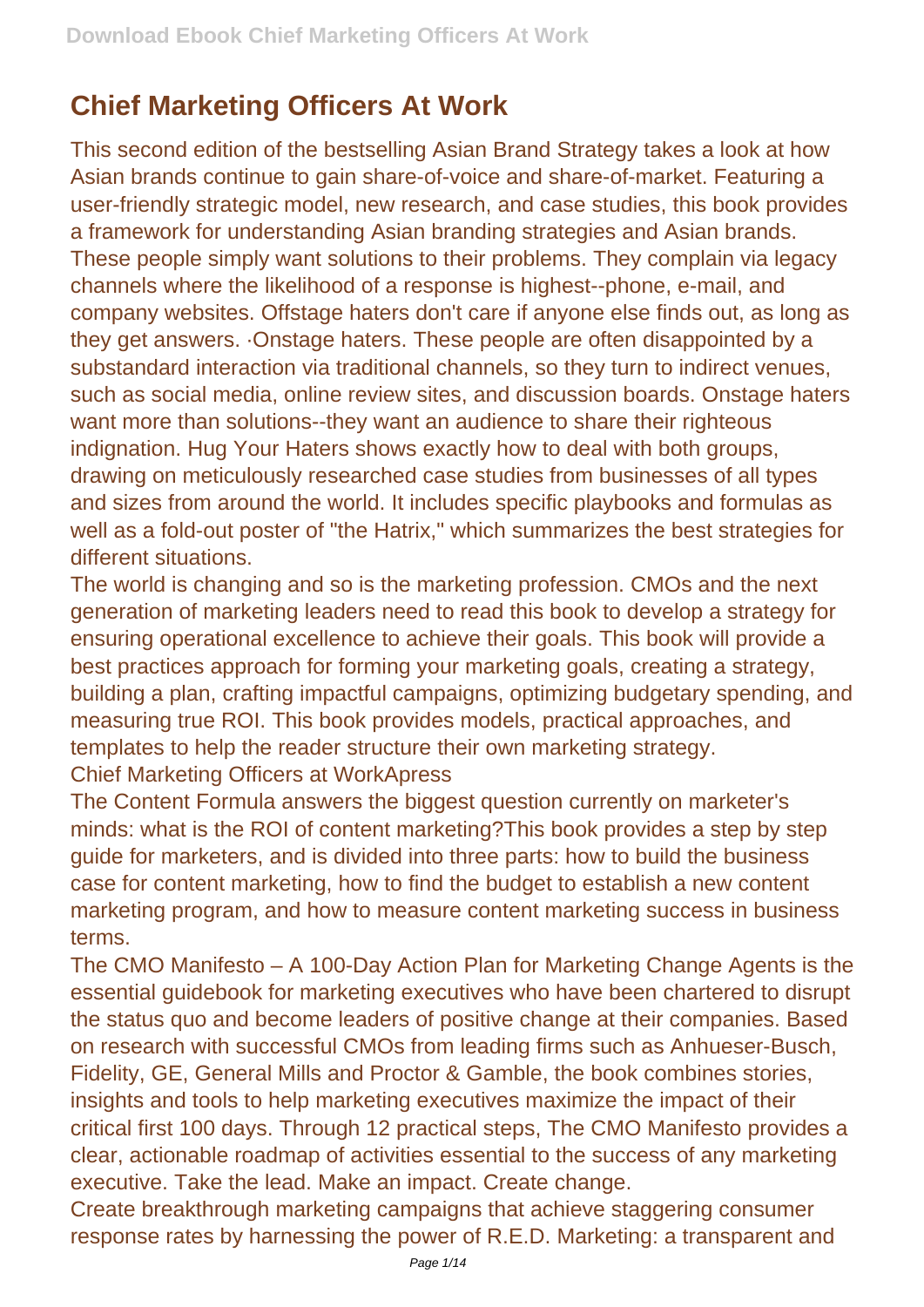flexible methodology from the CEO and CMO of marketing powerhouse Yum! Brands—Taco Bell, KFC, Pizza Hut—with a genuine track record of success. Sidestep the other marketing books, courses, articles, and even TED talks that offer hypothetical explanations that sound sensible. Embrace the proven, systematic approach of RED Marketing, which the recent CEO and current CMO of Yum! Brands applied to lead Taco Bell and KFC to double digit growth—no PhD required! In 2011, Greg Creed had just been elevated from President to CEO of Taco Bell, a brand in deep distress at the time. It was on his shoulders to turn things around quickly along with co-author and CMO, Ken Muench. Together they developed the R.E.D (Relevance, Ease, Distinctiveness) method. It's simple methodology does not require complicated terms and a PhD to understand, it's actually quite simple—marketing works in three very different ways: Relevance—Is it relevant to the marketplace? Ease—Is it easy to access and use? Distinction—Does it stand out from competition? Combining actual examples from Yum! and other recognizable brands of every size around the world; the latest findings in marketing, neuroscience, and behavioral economics; and the author's own experience marketing three different brands across 120 countries—your brand can set and achieve a truly breakthrough marketing campaign utilizing R.E.D Marketing.

Adknowledge Group CEO Ben Legg, a veteran of McKinsey, Coca-Cola and Google and one of the sharpest, most innovative minds in digital marketing, delivers a smart, irreverent manifesto sure to put the fear of God into most Chief Marketing Officers! Marketing for CEOs may be compact in length, but it's long on ideas and informed opinions about what works and doesn't work in today's digital marketing world. What works:Directly linking marketing activities to the creation of shareholder value, customer lifetime value, an iterative creative process where lots of ultra-targeted ads are created and tested in real time, systematically ferreting out inefficiency, testing your CMO to see if he or she has the digital marketing chops to get the job done. What doesn't work:Most CMOs, CEOs who ignore their role as "brand stewards", using customer data in ways that are creepy or invasive, and CMO/ Chief Information Officer turf wars, among other things. Marketing for CEOs is packed with insights from one of the leading intellects in the ever-changing world of digital marketing and branding. Whether you're in the C-suite or just aspire to be one day, if you want to know how the digital marketing revolution will shape the future, read this book. If you want to know how to run a lean marketing operation that runs smoothly and outsources wisely, read this book. If you want to know how to hire the perfect CMO for your organization-or if the one you have is actually pretty good-start reading. And if you're a Chief Marketing Officer, read it before your CEO does. The job you save might be your own.

Read 29 in-depth, candid interviews with people holding the top marketing roles within their organizations. Interviewees include CMOs and other top marketers from established companies and organizations--such as Linda Boff of GE, Jeff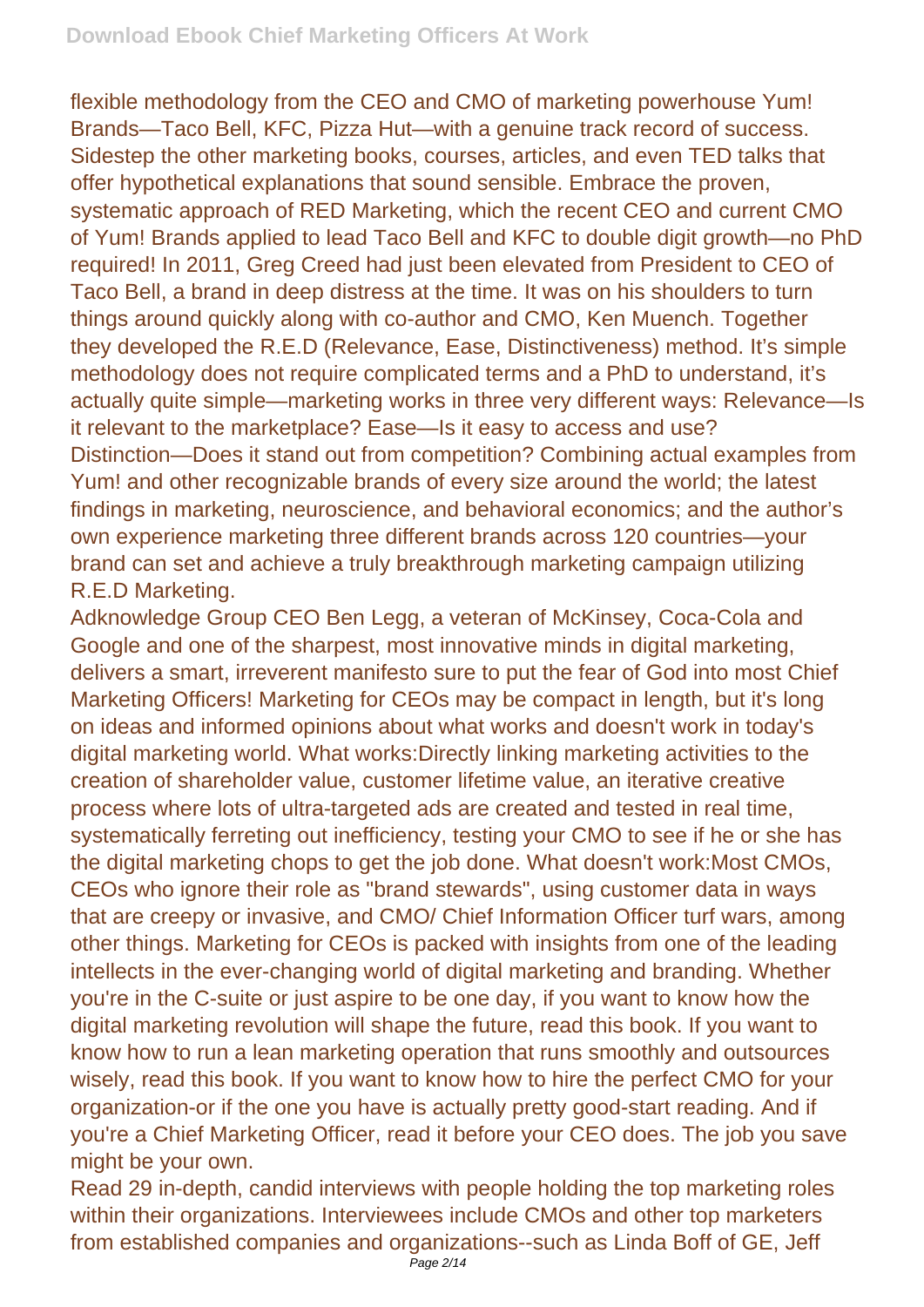Jones of Target, and Kenny Brian of the Harvard Business School--to startups--such as Matt Price of Zendesk, Seth Farbman of Spotify, and Heather Zynczak of Domo. Interviewer Josh Steimle (contributor to business publications such as Forbes, Mashable, and TechCrunch and founder of an international marketing agency) elicits a bounty of biographical anecdotes, professional insights, and career advice from each of the prominent marketers profiled in this book. Chief Marketing Officers at Work: Tells how CMOs and other top marketers from leading corporations, nonprofits, government entities, and startups got to where they are today, what their jobs entail, and the skills they use to thrive in their roles. Shows how top marketing executives continuously adapt to changes in technology, language, and culture that have an impact on their jobs. Locates where the boundaries between role of CMOs and the roles of CEOs, CTOs, and COOs are blurring. Explores how the CMO decisions are now driven by data rather than gut feelings. The current realities in marketing are clearly revealed in this book as interviewees discuss the challenges of their jobs and share their visions and techniques for breaking down silos, working with other departments, and following the data. These no-holds-barred interviews will be of great interest to all those who interact with marketing departments, including other C-level executives, managers, and other professionals at any level within the organization.

WHAT MAKES AN EFFECTIVE AND SUCCESSFUL MARKETING LEADER? The 12 Powers of a Marketing Leader, by former McKinsey Partner Thomas Barta and senior London Business School professor Patrick Barwise, is the first research-based leadership book for marketers in the 21st century. Based on the largest ever research study of its kind, with detailed data on over 8,600 leaders in more than 170 countries, this game-changing book identifies 12 specific behaviors--or Powers--that drive marketers' business impact and career success. Reading it, you'll learn how to: • MOBILIZE YOUR BOSS: Make an impact at the highest level and align marketing with the company's priorities. • MOBILIZE YOUR COLLEAGUES: Inspire and motivate your non-marketing colleagues to deliver a great customer experience. • MOBILIZE YOUR TEAM: Build and align a winning marketing team. • MOBILIZE YOURSELF: Focus on goals that will benefit your customers, your company and yourself, by meeting your own needs and ambitions. By zeroing in on the value creation zone ("V-Zone")--the allimportant overlap between your company's and customers' needs--you'll be able to help the business win in the market--and achieve your career goals. Warning: This is not a marketing book. It's a leadership book for marketers, using the latest research on what works--and what doesn't--in marketing's digital age. BONUS: Receive full access to an online self-assessment tool and other marketing leadership resources.

How the Best Companies are Skipping HR and Winning the Future of Work with People Ops People Operations: Automate HR, Design a Great Employee Experience, and Unleash Your Workforce explains how leaders at small- and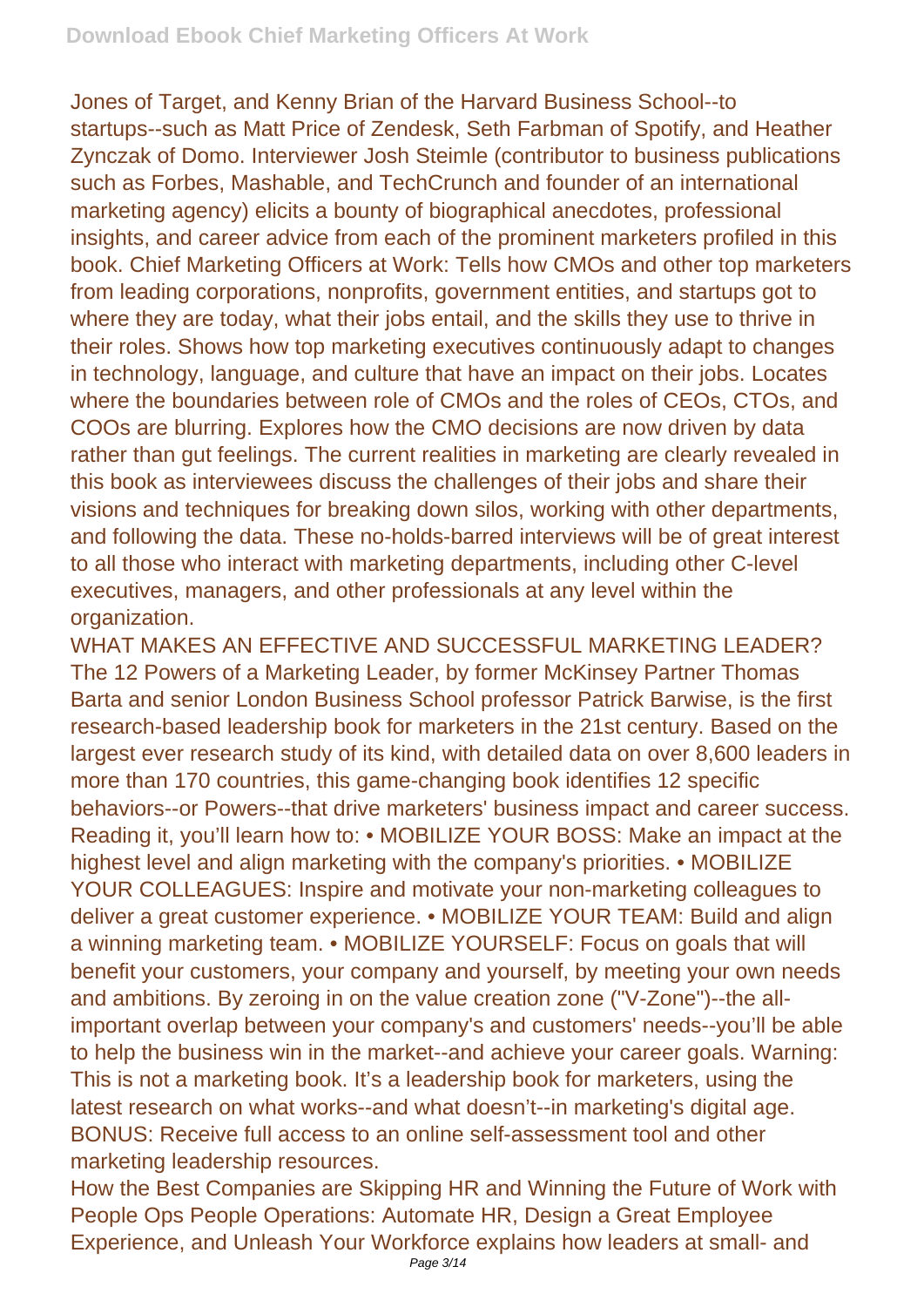medium-sized businesses can stop spending time on HR

administration—"paperwork"—and start focusing on the "peoplework" that truly fuels employee growth and productivity. Authors Jay Fulcher, Kevin Marasco, Tracy Cote of Zenefits, the leading people operations platform, provide readers with a playbook for creating a massive competitive advantage by eliminating antiquated approaches to HR. The book takes a look at how work has changed and what companies need to do about it, and the new approach they must take to processes, systems, and best practices. You'll learn how to eliminate busywork and hassle, and how to use that newfound time and capital to empower your biggest asset: your people. You'll receive the end-to-end guide to: Digitizing legacy HR functions Using robots for the busywork you hate Employing software to design and improve your employee experience Assembling and empowering your "people team" Utilizing the included plans and templates to guide each stage of your business transformation Perfect for managers, leaders, small business owners, and executives, People Operations is perfect for anyone who wants to optimize HR, maximize their workforce investment, support their employees, and modernize their business.

Advance your B2B marketing plans with proven social media strategies Learn social media's specific application to B2B companies and how it can be leveraged to drive leads and revenue. B2B marketers are undervalued and under appreciated in many companies. Social media and online marketing provide the right mix of rich data and reduction in marketing expenses to help transform a marketer into a superstar. The B2B Social Media Book provides B2B marketers with actionable advice on leveraging blogging, LinkedIn, Twitter, Facebook and more, combined with key strategic imperatives that serve as the backbone of effective B2B social media strategies. This book serves as the definitive reference for B2B marketers looking to master social media and take their career to the next level. Describes a methodology for generating leads using social media Details how to create content offers that increase conversion rates and drive leads from social media Offers practical advice for incorporating mobile strategies into the marketing mix Provides a step-by-step process for measuring the return on investment of B2B social media strategies The B2B Social Media Book will help readers establish a strong social media marketing strategy to generate more leads, become a marketing superstar in the eye of company leaders, and most importantly, contribute to business growth.

Read 29 in-depth, candid interviews with people holding the top marketing roles within their organizations. Interviewees include CMOs and other top marketers from established companies and organizations—such as Linda Boff of GE, Jeff Jones of Target, and Kenny Brian of the Harvard Business School—to startups—such as Matt Price of Zendesk, Seth Farbman of Spotify, and Heather Zynczak of Domo. Interviewer Josh Steimle (contributor to business publications such as Forbes, Mashable, and TechCrunch and founder of an international marketing agency) elicits a bounty of biographical anecdotes, professional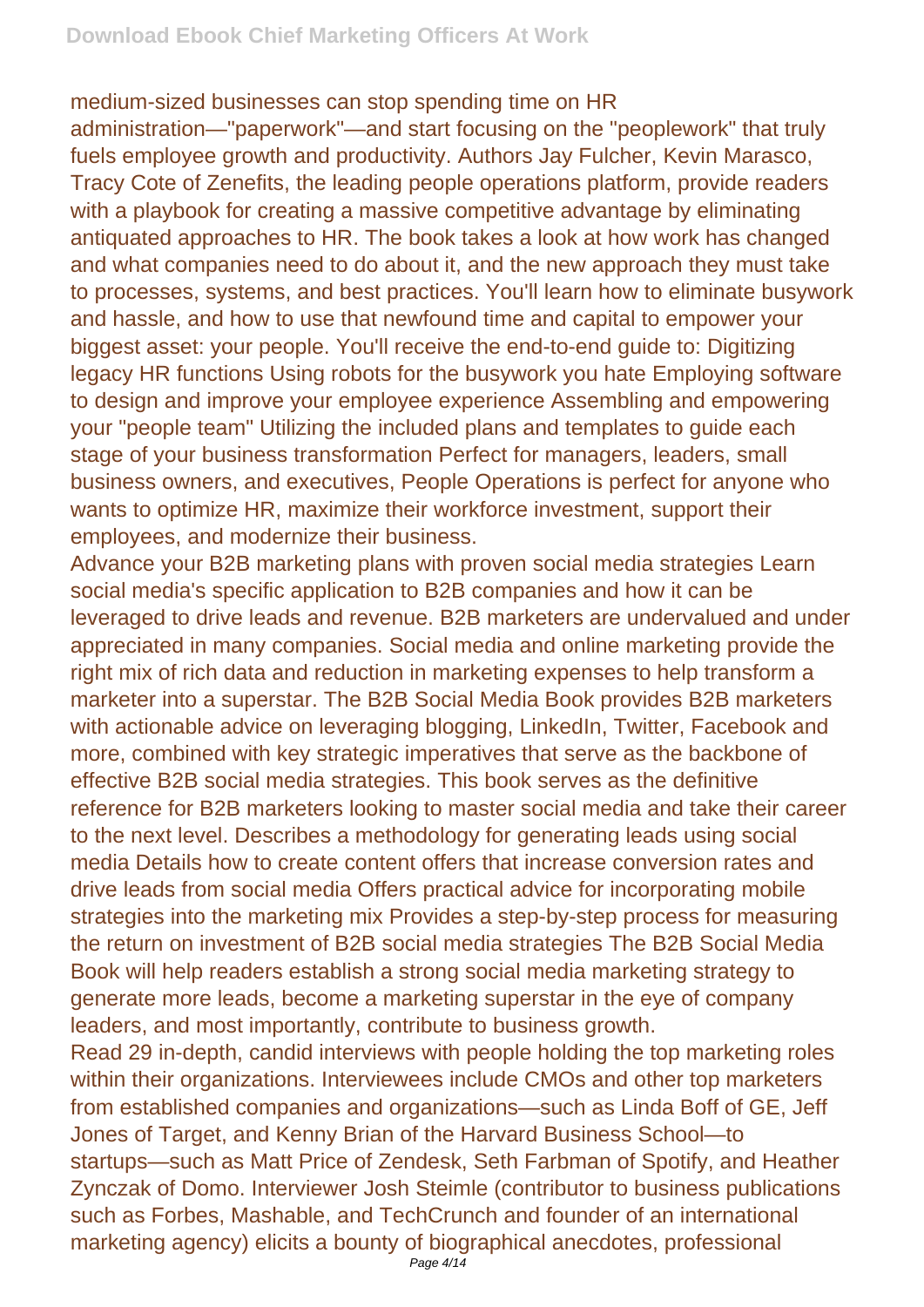insights, and career advice from each of the prominent marketers profiled in this book. Chief Marketing Officers at Work: Tells how CMOs and other top marketers from leading corporations, nonprofits, government entities, and startups got to where they are today, what their jobs entail, and the skills they use to thrive in their roles. Shows how top marketing executives continuously adapt to changes in technology, language, and culture that have an impact on their jobs. Locates where the boundaries between role of CMOs and the roles of CEOs, CTOs, and COOs are blurring. Explores how the CMO decisions are now driven by data rather than gut feelings. The current realities in marketing are clearly revealed in this book as interviewees discuss the challenges of their jobs and share their visions and techniques for breaking down silos, working with other departments, and following the data. These no-holds-barred interviews will be of great interest to all those who interact with marketing departments, including other C-level executives, managers, and other professionals at any level within the organization.

Can the chief marketing officer own the behavior and budgets of all parties who come into contact with the customer? What makes it so difficult to gain customer insights? To what extent does your organization or organization provide clients with extranet access and where do you see this technology headed? How much responsibility does a brand need to take for its digital customer experience? How do you organize and what capabilities and business processes will be necessary? Defining, designing, creating, and implementing a process to solve a challenge or meet an objective is the most valuable role... In EVERY group, company, organization and department. Unless you are talking a one-time, singleuse project, there should be a process. Whether that process is managed and implemented by humans, AI, or a combination of the two, it needs to be designed by someone with a complex enough perspective to ask the right questions. Someone capable of asking the right questions and step back and say, 'What are we really trying to accomplish here? And is there a different way to look at it?' This Self-Assessment empowers people to do just that - whether their title is entrepreneur, manager, consultant, (Vice-)President, CxO etc... - they are the people who rule the future. They are the person who asks the right questions to make Chief Marketing investments work better. This Chief Marketing All-Inclusive Self-Assessment enables You to be that person. All the tools you need to an indepth Chief Marketing Self-Assessment. Featuring 955 new and updated casebased questions, organized into seven core areas of process design, this Self-Assessment will help you identify areas in which Chief Marketing improvements can be made. In using the questions you will be better able to: - diagnose Chief Marketing projects, initiatives, organizations, businesses and processes using accepted diagnostic standards and practices - implement evidence-based best practice strategies aligned with overall goals - integrate recent advances in Chief Marketing and process design strategies into practice according to best practice guidelines Using a Self-Assessment tool known as the Chief Marketing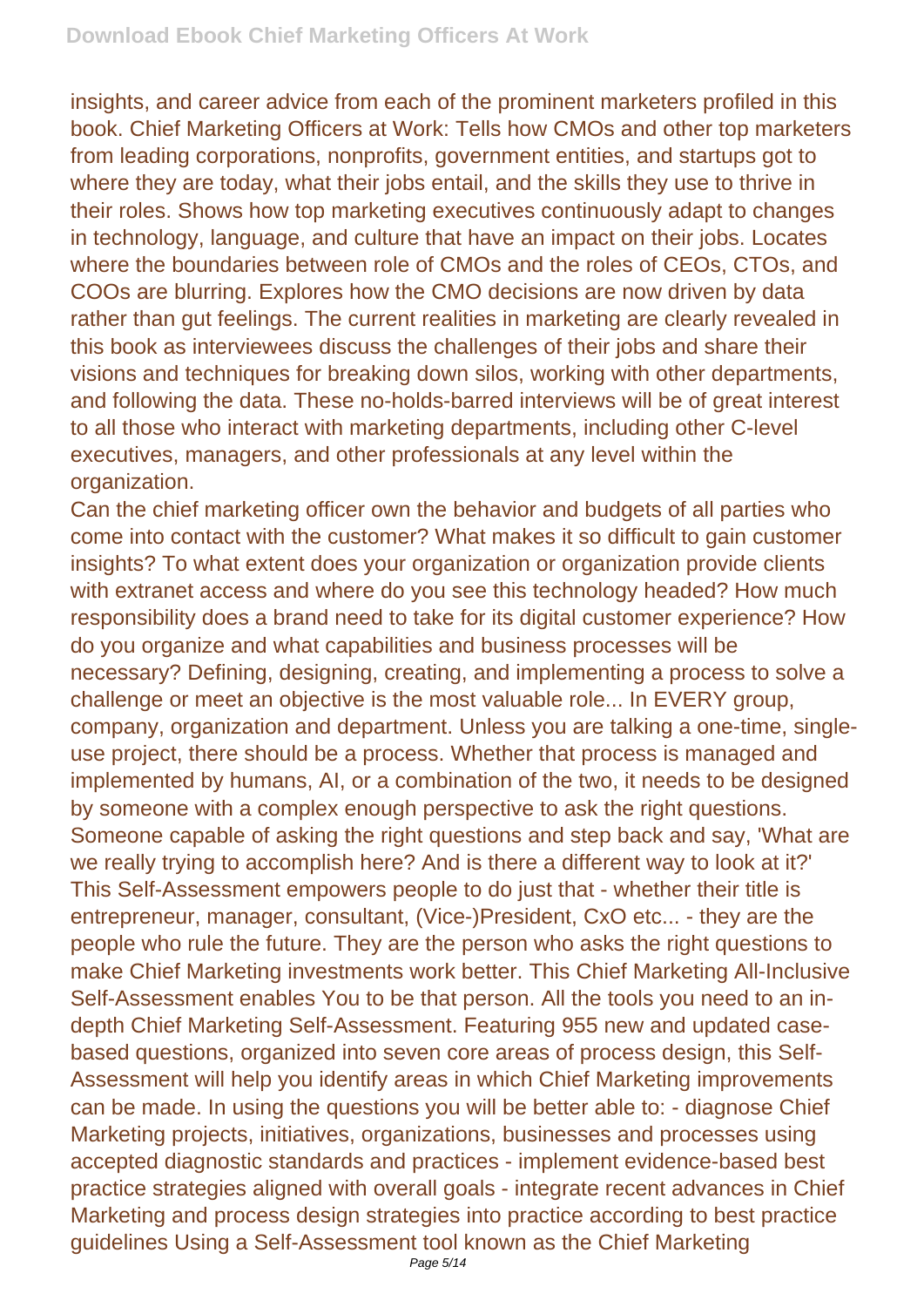Scorecard, you will develop a clear picture of which Chief Marketing areas need attention. Your purchase includes access details to the Chief Marketing selfassessment dashboard download which gives you your dynamically prioritized projects-ready tool and shows your organization exactly what to do next. You will receive the following contents with New and Updated specific criteria: - The latest quick edition of the book in PDF - The latest complete edition of the book in PDF, which criteria correspond to the criteria in... - The Self-Assessment Excel Dashboard - Example pre-filled Self-Assessment Excel Dashboard to get familiar with results generation - In-depth and specific Chief Marketing Checklists - Project management checklists and templates to assist with implementation INCLUDES LIFETIME SELF ASSESSMENT UPDATES Every self assessment comes with Lifetime Updates and Lifetime Free Updated Books. Lifetime Updates is an industry-first feature which allows you to receive verified self assessment updates, ensuring you always have the most accurate information at your fingertips.

As your company's chief marketing officer, you're responsible for your organization's growth and reputation-but you don't have enough control. Your organization works in departmental silos, functional leaders pushing their own solutions and feeling satisfied with functional KPIs. But the kind of exponential growth that creates unstoppable momentum requires your customer-facing departments to fight for the customer instead of their own departmental wins. You're not the only one who notices-but you are the only one in the perfect position to do something about it. Discover how to reach your potential and stand out as more than a marketing professional. In CMO to CRO, industry experts Brandi Starr, Mike Geller, and Rolly Keenan show you how to bring revenue to the forefront and make every team's number one objective a seamless customer experience. You'll learn how to create consistency by reorganizing your business, following the customer, prioritizing revenue, and using CX technology to succeed where your competition fails.This book presents a revolutionary approach to not only unite the silos but position you as an innovative leader and finally uncover what CX is really about: revenue growth.

Are (global) brands dead? Does marketing still matter? Is there still a "secret sauce" companies can apply to build winning brands in the future? Chris will show why great marketing is so much more than pretty pictures and Silicon snake oil. In his first book: "MARKETING is FINANCE is BUSINESS" (published Dec 18), you will discover the rocket science behind the creation of marketing miracle\$ in the galactic age upon us, in 4 stages 1) Look up: how to change our mindset from Thinking and Accting "Local/Global" to "Galactic" 2) Get your basic wings to fly: Understand the key historical models used in marketing and finance - the ones BOTH the CMO and CFO should know 3) (Re)Discover Burggraeve's 8 Marketing Fundamentals 4) Speak Better Wall Street - discover Alpha M - the world's first ever marketing model

Raja Rajamannar, Chief Marketing Officer of Mastercard, shares breakthrough, frontier Page 6/14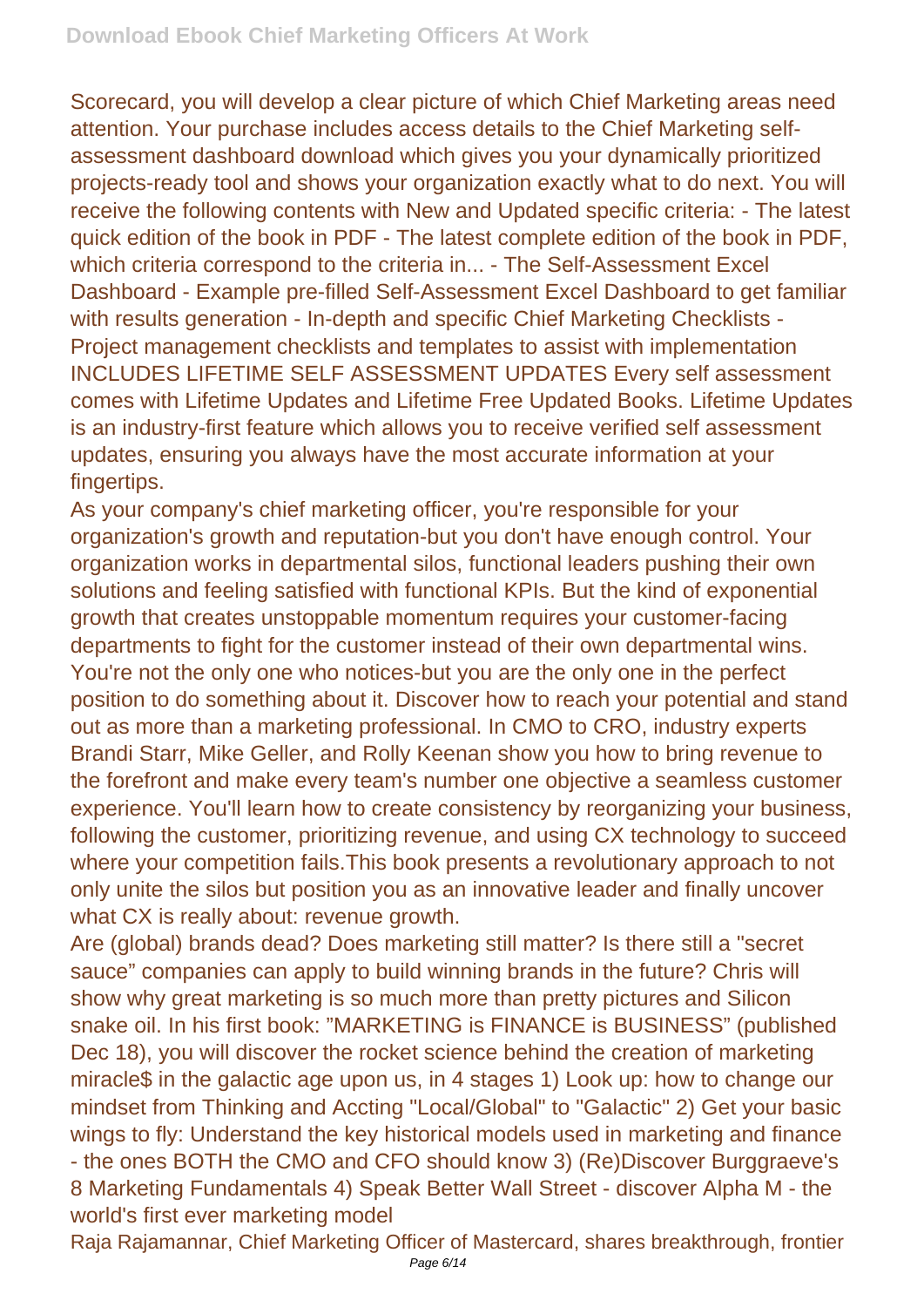strategies to navigate the challenges marketers face to thrive in a modern business world that is changing with unprecedented speed and disruption. As technology has continually evolved in the last several decades, marketing has had to change with it, evolving through four significant stages that build on the strategies and tools of the previous era. What happens next in the fifth stage, or Fifth Paradigm, will not be an evolution, but a revolution. Almost everything about how marketing is done today, including the very notion of a brand itself, will require a complete re-imagination. As Chief Marketing Officer of Mastercard—one of the world's most recognizable and decorated brands—Raja Rajamannar shares the forward-thinking ways all businesses must rethink their entire marketing landscape to remain relevant and be successful. Readers will: Understand the evolution of marketing and how to be at the forefront of future change. Get clarity on the right marketing strategies and tactics to pursue amidst an ever-evolving industry. Achieve breakthroughs in innovative thinking in order to compete in modern business. Gain perspective from top marketers across industries. Quantum Marketing is for all business people who seek to understand how rapidly marketing is evolving, what some of the smartest people in the discipline are doing to get ready for this dramatic shift, and what the new world will look like for companies, consumers, and society at large as the race to develop revolutionary marketing strategies reaches a whole new level.

Digital Transformation has changed the modern marketing playbook. As the landscape shifts, global marketers have to balance advancing unique organizational initiatives with the transformation of their entire sector. In this new environment, what can a CMO do to stay ahead of the curve? Global CMO features insights from interviews with eighteen leading global CMOs responsible for bringing their brands into the future across drastically different markets. The brands represented in this book span several sectors, from CPG leaders such as Coca-Cola; to financial giants like Mastercard, Bank of America, and Citi; to leading technology companies, including GE and Samsung. Through these detailed discussions with the CMOs, independent marketing consultancy R3 seeks to uncover the common threads, solutions, and best practice to drive effectiveness and efficiency. Any practitioneror observerof marketing globally, regionally, or locally will find this a powerful resource.

Whenever a young child is asked, "What do you want to be when you grow up?" the answer will undoubtedly include childlike wonder, optimism, and unbridled imagination. A future-traveling astronaut, a fashion designing veterinarian, a doctor for stuffed animals, and the list goes on and on. Unfortunately, as we age and settle firmly into adulthood, that wonder dissipates and we swap our childhood dreams for life's demands. Our days feel prescribed and responsibilities rule our minutes and how we prioritize what matters. As adults, we are taught to believe the question is somehow invalid because we are functioning as a "grown-up." Even though Melissa M. Proctor did not play basketball or have extensive knowledge of the game, her dream as a child was to be the first female coach in the NBA. Instead, her unconventional path has taken a number of twists and turns, starting with being the first ball girl for the Miami Heat and ultimately, earning the position of Executive Vice President and Chief Marketing Officer for the NBA's Atlanta Hawks and State Farm Arena. However, some would be surprised to learn that even at this stage of her career, Melissa still doesn't know what she wants to be when she grows up?and she's okay with it. From Ball Girl to CMO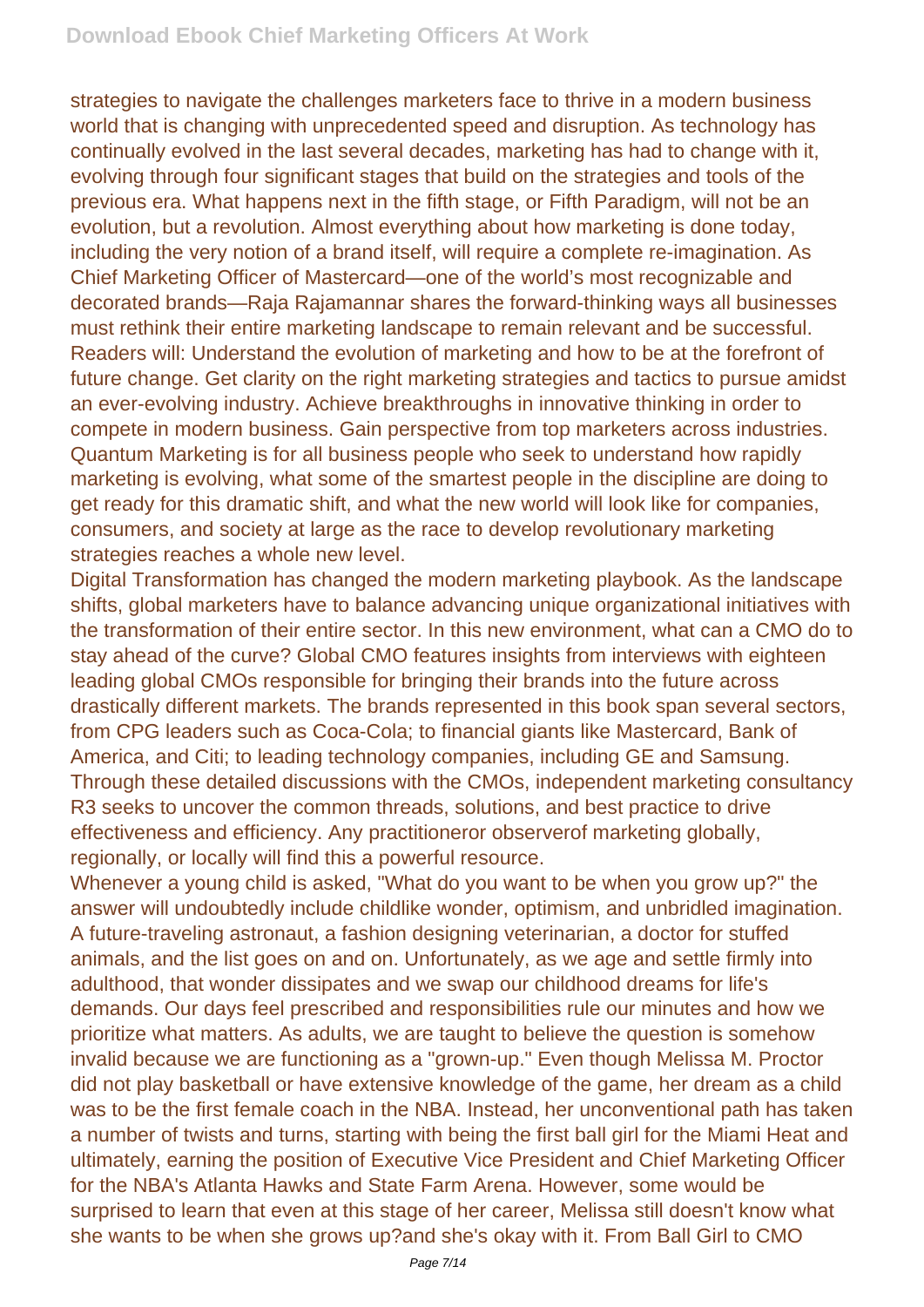includes relevant themes of hope, persistence, empowerment, and courage to help readers navigate everything from the personal to the professional. Throughout the pages, Melissa shares lessons learned, guiding principles, and a means of comfort for those not quite sure what to do next. With her laid-back style and down to earth attitude, she offers acceptance at a time when many are confused and hope when uncertainty distorts the light at the end of the tunnel. From Ball Girl to CMO urges us to consider if we have in fact been asking ourselves the right question, or if perhaps, we've been expecting an answer from the wrong version of ourselves.

Most of us have an intuitive sense of superior branding. We prefer to purchase brands we find distinctive—that deliver on some important, relevant dimension better than other brands. These brands have typically achieved positional advantage. Yet few professionals have had the formal training that goes beyond marketing theory to bridge the "theory-doing gap"—understanding the specific techniques and strategies that can be used to create brands that attain positional advantage in the marketplace. Positioning for Advantage is a comprehensive how-to guide for creating, building, and executing effective brand strategies. Kimberly A. Whitler identifies essential marketing strategy techniques and moves through the major stages of positioning a brand to achieve in-market advantage. Introducing seven tools—from strategic positioning concepts to strategy mapping to influencer maps—Whitler provides templates, frameworks, and step-by-step processes to build and manage growth brands that achieve positional advantage. This book presents real-world scenarios, helping readers activate tools to increase skill in creating brands that achieve positional advantage. Brimming with insights for students and professionals alike, Positioning for Advantage helps aspiring C-level leaders understand not only what superior branding looks like but also how to make it come to life.

This Element is an excerpt from Six Rules for Brand Revitalization: Learn How Companies Like McDonald's Can Re-Energize Their Brands (ISBN: 9780136043317) by Larry Light and Joan Kiddon. Available in print and digital formats. Build a systematic Plan to Win for revitalizing your brand: stop playing "not to lose," and get your entire organization aligned for the win! How many times have you heard: "We all need to be on the same page"? That's the Holy Grail for marketers, managers, and executives. Yet rarely do organizations create that "one page" of purpose, actions, and metrics to which all can adhere. A Plan to Win (PTW) does just that.

Imagine how much you would learn if you could converse with 64 of the brightest minds in marketing. Now imagine if those conversations were focused on all the essential elements that go into being a top-notch chief marketing officer and organized into seven logical, intuitive categories. Now you can stop imagining, and start reading The CMO's Periodic Table, an essential resource for the modern marketer. Over the last five years, thanks in large part to his friends at The CMO Club, author Drew Neisser has interviewed over 100 marketing leaders at prominent companies such as American Express, Audi, Belkin, Black Duck Software, Converse, College Humor, D&B, Dow, and many more. These interviews, 64 of which are highlighted in this book, reflect the fundamental diversity of challenges and subsequent solution sets deployed by each. Though these interviews don't yield a magic formula, they offer something a bit more profound and definitely more fundamental—a compendium of elements that every marketer has or will need to examine in the very near future. Organized into a CMO-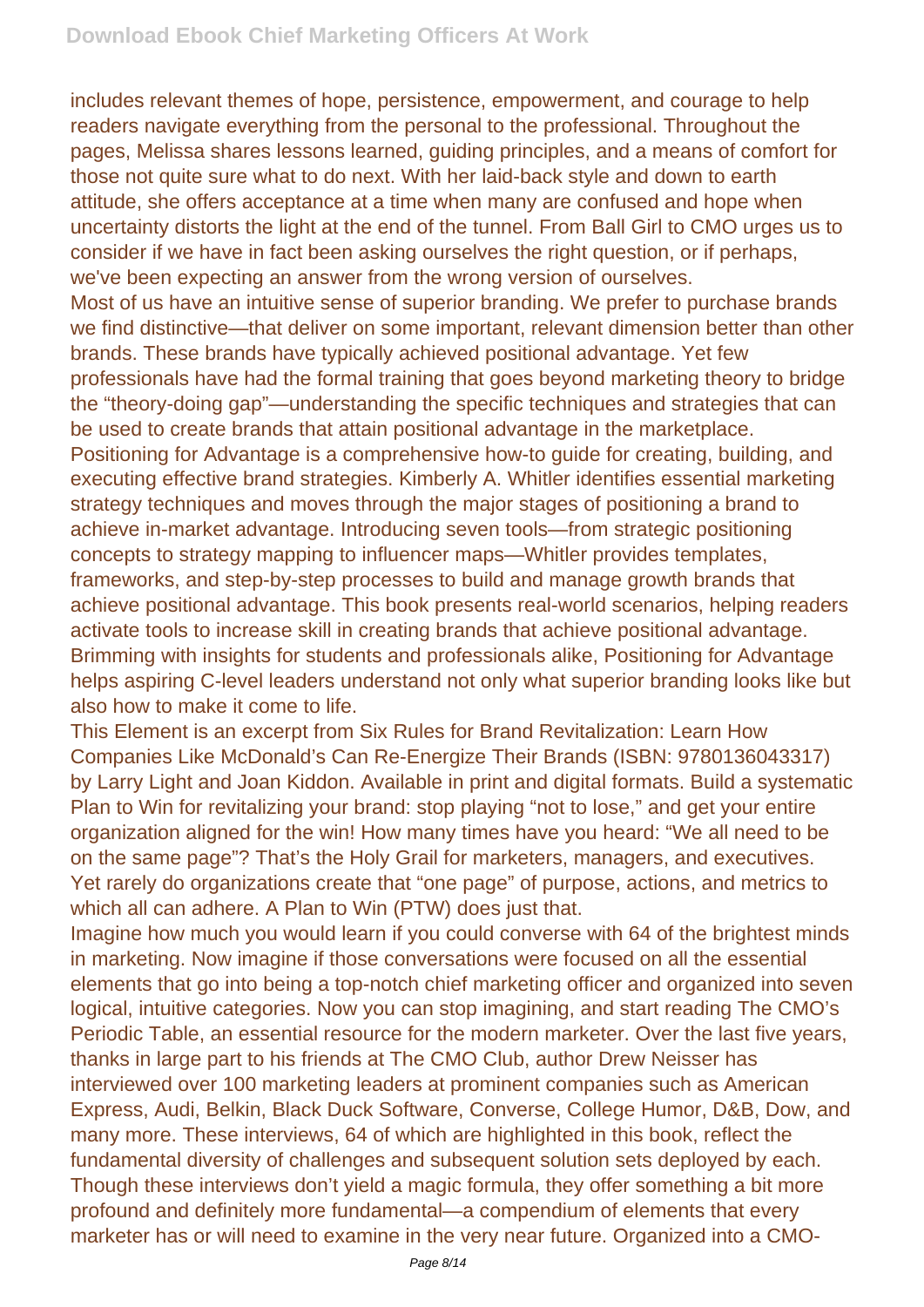worthy periodic table modeled on the classic organization of the chemical elements, the chapters progress from basic challenges like research and strategy, to internal issues like culture change and managing up, to advanced, highly volatile subjects like risktaking and changing agencies.

Adparlor CEO Ben Legg, a veteran of McKinsey, Coca-Cola and Google and one of the sharpest, most innovative minds in digital marketing, delivers a smart, irreverent manifesto sure to put the fear of God into most Chief Marketing Officers! Marketing for CEOs may be compact in length, but it's long on ideas and informed opinions about what works and doesn't work in today's digital marketing world.

Become a digital-first organization—and avoid disruption. If you read nothing else on the principles and practices that lead to successful digital transformation, read these 10 articles. We've combed through hundreds of Harvard Business Review articles and selected the most important ones to help you reinvent your digital strategy, overcome barriers to change, and win in the continuously connected world. This book will inspire you to: Devise an industry-transforming business model Minimize risk using discoverydriven transformation Leverage torrents of data more strategically Prepare your employees for the future of work Prioritize the right initiatives Compete in the age of AI This collection of articles includes "Discovery-Driven Digital Transformation," by Rita McGrath and Ryan McManus; "The Transformative Business Model," by Stelios Kavadias, Kostas Ladas, and Christoph Loch; "Digital Doesn't Have to Be Disruptive," by Nathan Furr and Andrew Shipilov; "What's Your Data Strategy?," by Leandro DalleMule and Thomas H. Davenport; "Competing in the Age of AI," by Marco Iansiti and Karim R. Lakhani; "Building the AI-Powered Organization," by Tim Fountaine, Brian McCarthy, and Tamim Saleh; "How Smart, Connected Products Are Transforming Companies," by Michael E. Porter and James E. Heppelmann; "The Age of Continuous Connection," by Nicolaj Siggelkow and Christian Terwiesch; "The Problem with Legacy Ecosystems," by Maxwell Wessel, Aaron Levie, and Robert Siegel; "Your Workforce Is More Adaptable Than You Think," by Joseph B. Fuller, Judith K. Wallenstein, Manjari Raman, and Alice de Chalendar; "How Apple Is Organized for Innovation," by Joel M. Podolny and Morten T. Hansen; and "Digital Transformation Comes Down to Talent in Four Key Areas," by Thomas H. Davenport and Thomas C. Redman. HBR's 10 Must Reads paperback series is the definitive collection of books for new and experienced leaders alike. Leaders looking for the inspiration that big ideas provide, both to accelerate their own growth and that of their companies, should look no further. HBR's 10 Must Reads series focuses on the core topics that every ambitious manager needs to know: leadership, strategy, change, managing people, and managing yourself. Harvard Business Review has sorted through hundreds of articles and selected only the most essential reading on each topic. Each title includes timeless advice that will be relevant regardless of an ever?changing business environment.

Not long ago, wearing real fur was a signal of wealth and status. Now, it's a signal of ignorance. Thanks to luxury rental and resale services, these days anyone can walk around in a Gucci belt. But not everyone knows that Rimowa dropped a new suitcase or who made their food and clothes. Wokeness is a modern class distinction. For the longest time, brands have operated according to the Veblen logic that status is linked to wealth and desirability to price. Now they have the opportunity to flip the script of aspiration and link worth and values to their success. Aimed at marketers,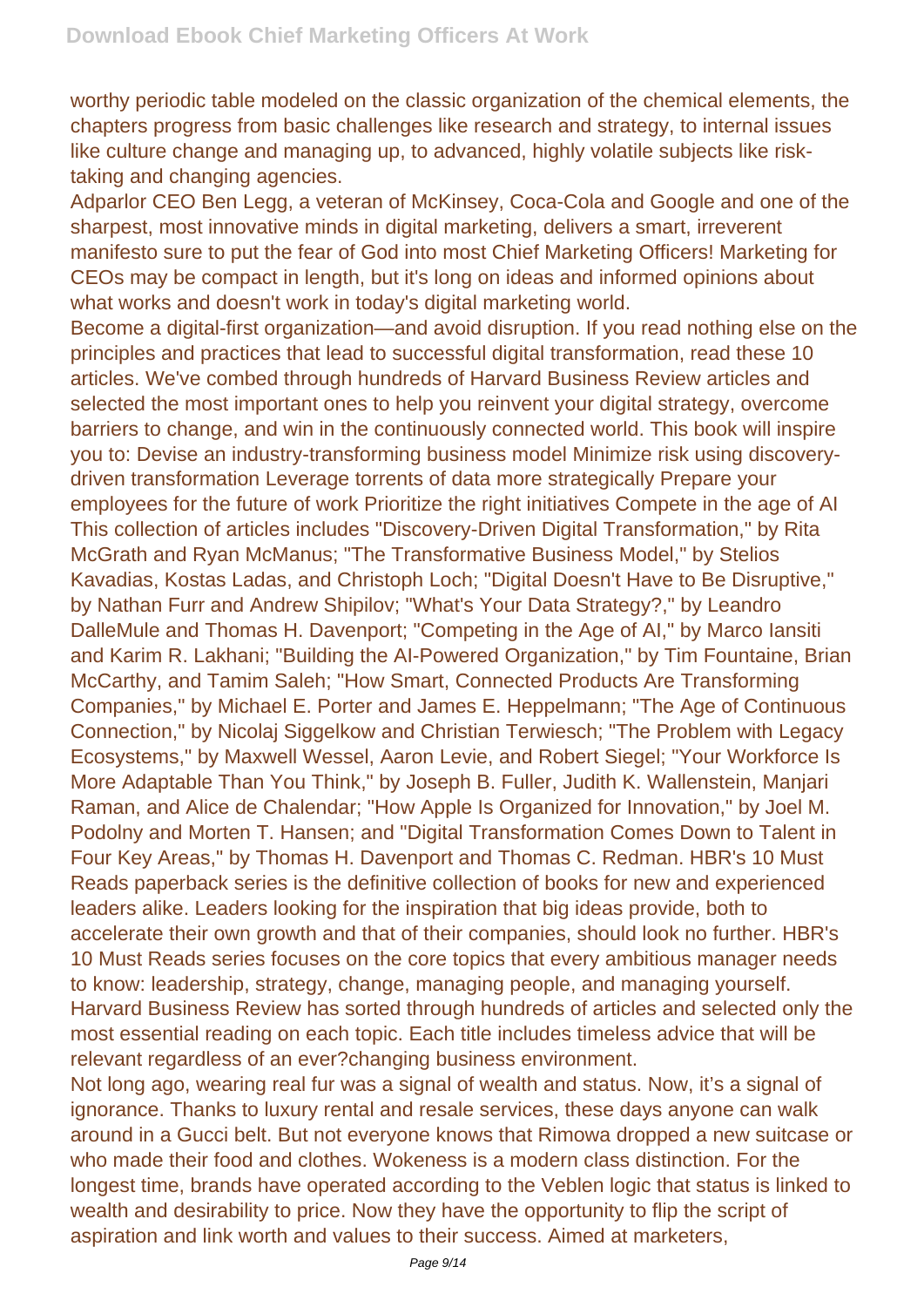entrepreneurs, and advertising professionals, this book is full of analysis, examples, and tools of how to use the modern aspiration economy to shift a brand narrative and competitive strategy, create and distribute brand symbols, and ensure that a brand's products and services create both monetary and moral value.

Welcome to a new era of business in which your brand is defined by those who experience it. Do you know how your customers experience your brand today? Do you know how they really feel? Do you know what they say when you re not around? In an always-on world where everyone is connected to information and also one another, customer experience is your brand. And, without defining experiences, brands become victim to whatever people feel and share. In his new book X: The Experience When Business Meets Design bestselling author Brian Solis shares why great products are no longer good enough to win with customers and why creative marketing and delightful customer service too are not enough to succeed. In X, he shares why the future of business is experiential and how to create and cultivate meaningful experiences. This isn't your ordinary business book. The idea of a book was re-imagined for a digital meets analog world to be a relevant and sensational experience. Its aesthetic was meant to evoke emotion while also giving new perspective and insights to help you win the hearts and minds of your customers. And, the design of this book, along with what fills its pages, was done using the principles shared within. Brian shares more than the importance of experience. You'll learn how to design a desired, meaningful and uniform experience in every moment of truth in a fun way including: How our own experience gets in the way of designing for people not like us Why empathy and new perspective unlock creativity and innovation The importance of User Experience (UX) in real life and in executive thinking The humanity of Human-Centered Design in all you do The art of Hollywood storytelling from marketing to product design to packaging Apple's holistic approach to experience architecture The value of different journey and experience mapping approaches The future of business lies in experience architecture and you are the architect. Business, meet design. X

You can collect all the consumer data in the world, but it's not worth much if you aren't using it to move your business forward. Today, marketers and advertisers can do so much more than launch campaigns and hope for the best. Thanks to data, they can finally know what works and doesn't, and use that information to become more effective in the future. That's where this groundbreaking marketing guide comes into play. From POSSIBLE, one of the world's most successful digital marketing agencies, Does Your Marketing Work? reveals 10 easy-to-understand principles for building a higly creative organization that thrives on data. You'll learn how to how to set business goals, inspire great ideas, find the right people, measure what matters, and act on insight. The book explains how to evaluate everything from simple projects to long-term brand vitality--all the while keeping the field wide open for brilliant creative work.

This book demonstrates the challenges for Corporate Communications in the era of the Industrial Internet and the Internet of things, and how companies can adapt their communication strategies to meet them. The Industrial Internet and the Internet of Things herald a transformation in our economy, industry and society. As such, it is high time that companies adjust both their communication strategies and the structure of their communications to reflect these changes. In this book, experts from the corporate world, academia, professional associations, government organizations and NGOs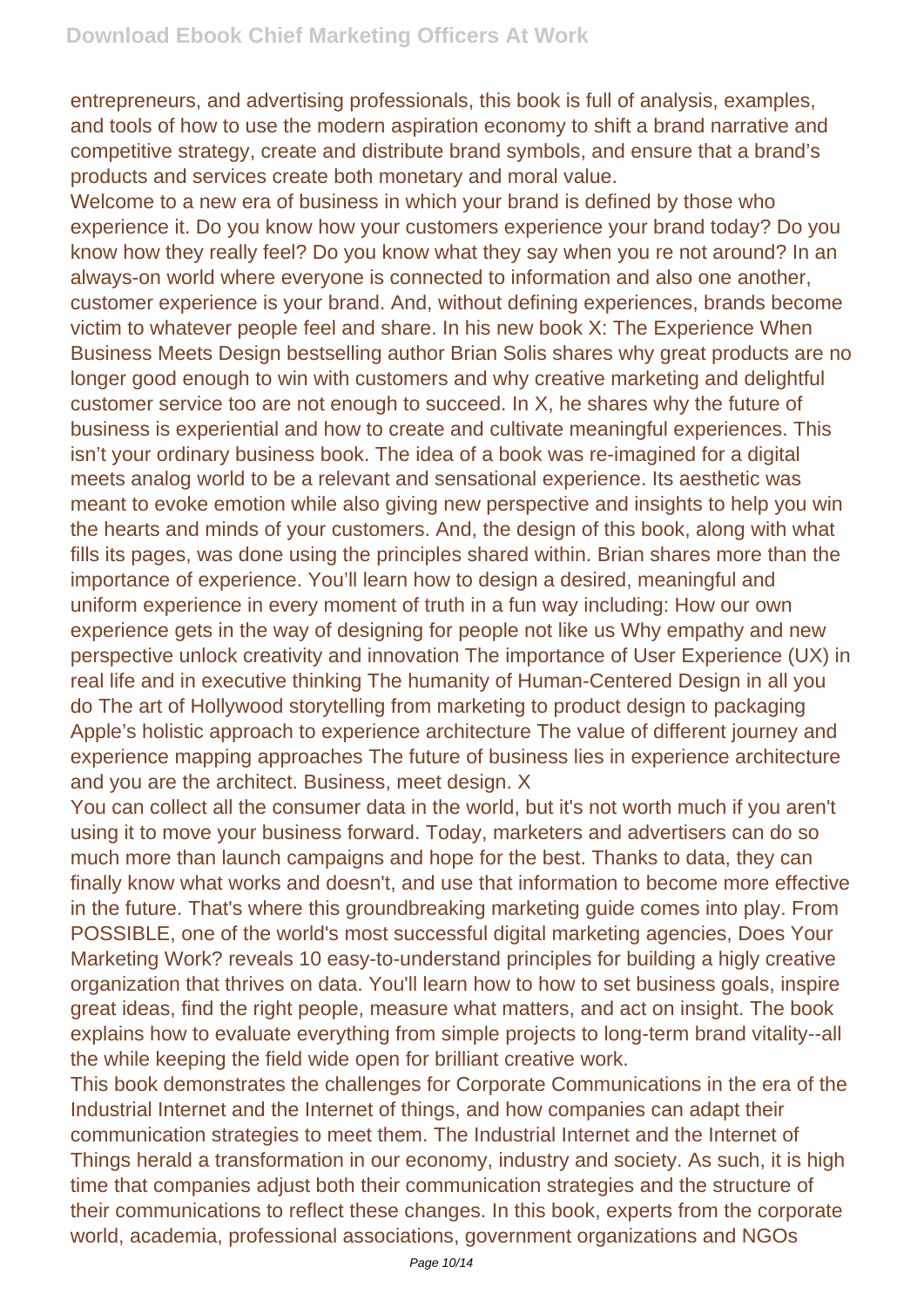discuss various challenges – from Corporate and Leadership Communication and Employer Branding to Change/Personnel Management and changes in the supply chain – that can be confronted in everyday working environment. Revealing contributions from an interdisciplinary mix of perspectives help offer a more detailed picture of what future programs and standards might look like. The book also features best practice cases that offer practical insights into addressing the Corporate Communications challenges that are to come.

WHY DO THE BEST RUN COMPANIESOFTEN HAVE THE HARDEST TIME GROWING?Are you running a highly successful company that just doesn't seem to be growing?You may be so operationally focused that you've ignored one of the most importantaspects of an expanding business--working from a market-based perspective. In TheGrowth Gears, Art Saxby and Pete Hayes share their linear method of transforminginto a market-focused organization.This book provides a simple framework as well as tools and action steps for identifyingand adding these "gears" to give your company a set of repeatable behaviors andprocesses to fully capitalize on your market potential. Pete and Art bring their years ofexecutive marketing experience, and their years of building a national managementconsulting firm, to lead you from insight to strategy to execution. In these pages, youwill learn how to:\* Determine if your business is operationally oriented or market oriented\* Identify opportunities for business growth\* Understand why marketing execution is sometimes not effective\* Assure ongoing market relevance\* Increase the returns on your marketing programsAlign your organization and your employees behind your market-focused initiatives tolead your organization to new levels of growth!

Lessons from HubSpot, Salesforce, Gainsight and Other Iconic Brands "The Uber of this" "The Salesforce of that" "It's like Instagram, but for..." There is no such thing as an original idea anymore – right? Actually, it turns out that the world's most innovative companies have created so much more than just brand new products and technology. They've created entirely new market categories. The challenge is that successfully building new categories requires a perfect storm of luck and timing. Or does it? Category Creation is the first and only book on the topic written by executives and marketers actively building new categories. It explains how category creation has become the Holy Grail of marketing, and more importantly, how it can be planned and orchestrated. It's not about luck. You can use the same tactics that other categorydefining companies have used to delight customers, employees, and investors. There's no better strategy that results in faster growth and higher valuations for the company on top. Author Anthony Kennada, former Chief Marketing Officer at Gainsight, explains how he led Gainsight in creating the "customer success" category, and shares success stories from fellow category-creators like Salesforce, HubSpot and others. It requires much more than just having the best product. You have to start and grow a conversation that doesn't yet exist, positioning a newly discovered problem in addition to your company and product offerings. The book explains the 7 key principles of category creation, including the importance of creating a community of early adopters who will rally around the problem they all share—especially if someone will lead them.  $\cdot$ Identify the "go" and "no go" signals for category creation in your business · Activate customers and influencers as brand ambassadors · Grow a community by investing in live events and experiences · Prove the impact of category creation investments on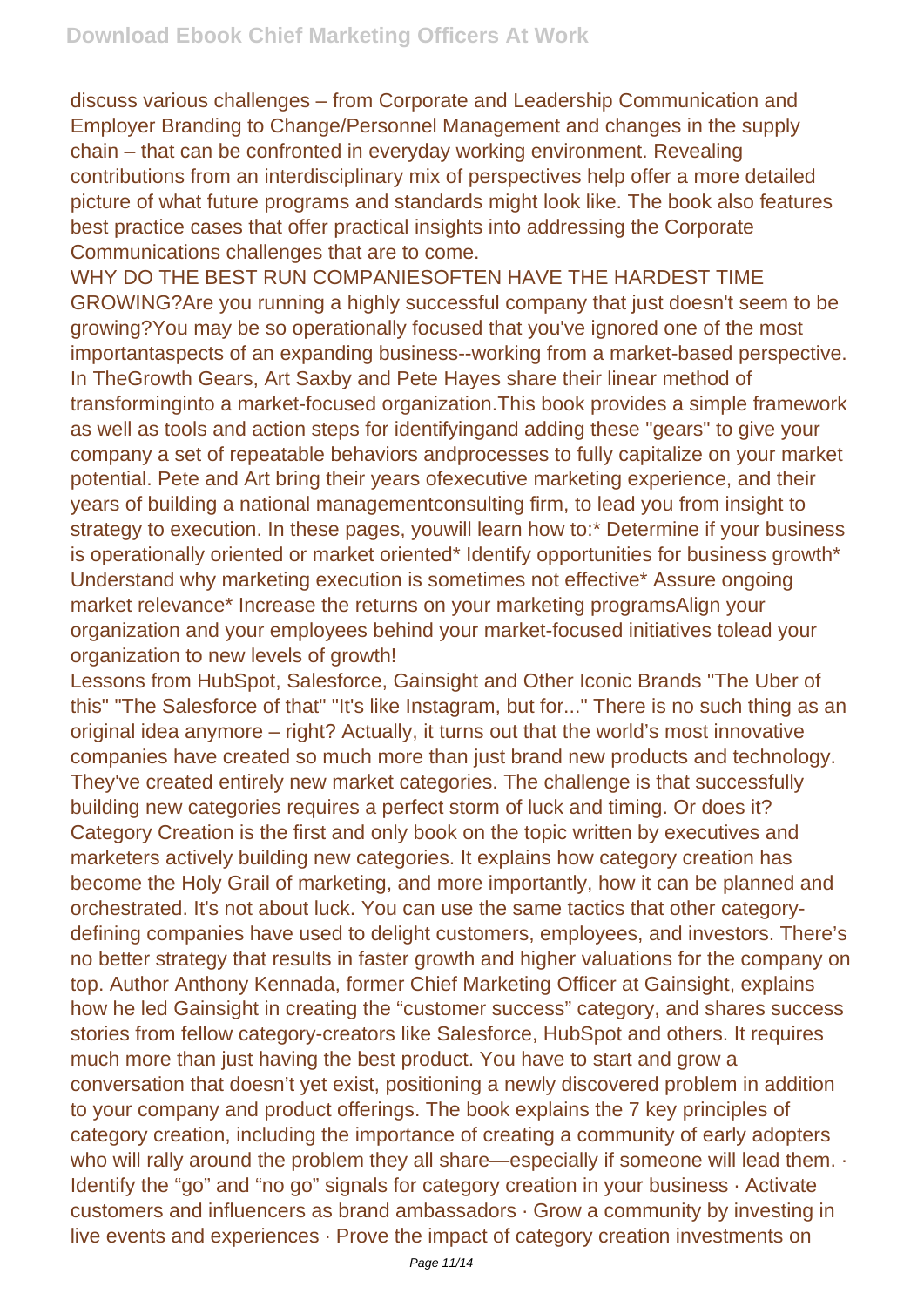growth, customer success, and company culture Written for entrepreneurs, marketers, and executives from startups to large enterprises, Category Creation is the exclusive playbook for building a category defining brand in the modern economy.

This work takes an inside look at the consumer packaged goods industry, and provides readers with advice on how to become not just market leaders but leaders committed to great marketing. It reveals the strategies top marketers use to capture and dominate their markets.

New ideas change the world. From social movements to scientific discovery the power of an idea is to reshape the world, who we are, and how we live. Changes in the increasingly dynamic competitive environment require a focus on what should be done, not just what is currently done. The inspiration for this book is to provide an outlet for cogent ideas that will help managers build and maintain brands in the future marketplace. Written by the leading minds management from around the globe who are redefining best practices in managing brands, It examines the future of branding on key concepts including brand performance management, brand strategy, brand building, revitalizing brands, brand valuation, brand analysis, brand protection, and brand experience. The all-star team includes: Martin Roll, Kevin Lane Keller, Don E. Schultz, Bernd Schmitt, Jean-Noel Kapferer, , V. Kumar, Bharath Rajan, Lluis Martinez-Ribes, Shi Zhang, Jean Yannis Suvatjis, Leslie de Chernatony, Vanessa M. Patrick and Henrik Hagtvedt, Gregory M Thomas, Jeffrey Parkhurst Srinivas Reddy, Anupam Jaju, Werner Reinartz, Jeffery Andrien, Paul Benoit, Philip C Zerrillo, Cem Bahadir, and Rajendra K Srivastava.

A game-changing framework for staying top of mind with your audience?from the No. 1 company dominating content marketing What do many successful businesses and leaders have in common? They're the first names that come to mind when people think about their particular industries. How do you achieve this level of trust that influences people to think of you in the right way at the right time? By developing habits and strategies that focus on engaging your audience, creating meaningful relationships, and delivering value consistently, day in and day out. It's the winning approach John Hall used to build Influence & Co. into one of "America's Most Promising Companies," according to Forbes. In this step-by-step guide, he shows you how to use content to keep your brand front and center in the minds of decision makers who matter. He reveals: • how consumer needs and expectations have changed and what this shift means for you • how to build a helpful, authentic, and consistent brand that serves others just as well as it serves you • proven methods for using digital content to enrich your target audience's lives in ways that build real, lasting trust Whether you're a marketing leader engaging an audience of potential customers, a business leader looking to humanize your company brand, or an industry up-and-comer seeking to build influence, maintaining a prominent spot in your audience's minds will increase the likelihood that the moment they need to make a choice, you'll be the first one they call. There's no better way to drive opportunities that result in increased revenue and growth. Business is never "just" business. It's always about relationships. It's always about a human connection. When you're viewed as a valuable, trustworthy partner, the opportunities are endless. Position yourself for success by establishing and developing content-driven relationships that keep you and your brand Top of Mind.

Have you ever struggled to feel worthy at work? Do you know or lead people who do? When Amelia Dunlop first heard the phrase "elevating the human experience" in a leadership team meeting with her boss, she thought, "He is crazy if he thinks we will ever say those words out loud to each other much less to a potential client." We've been conditioned to separate our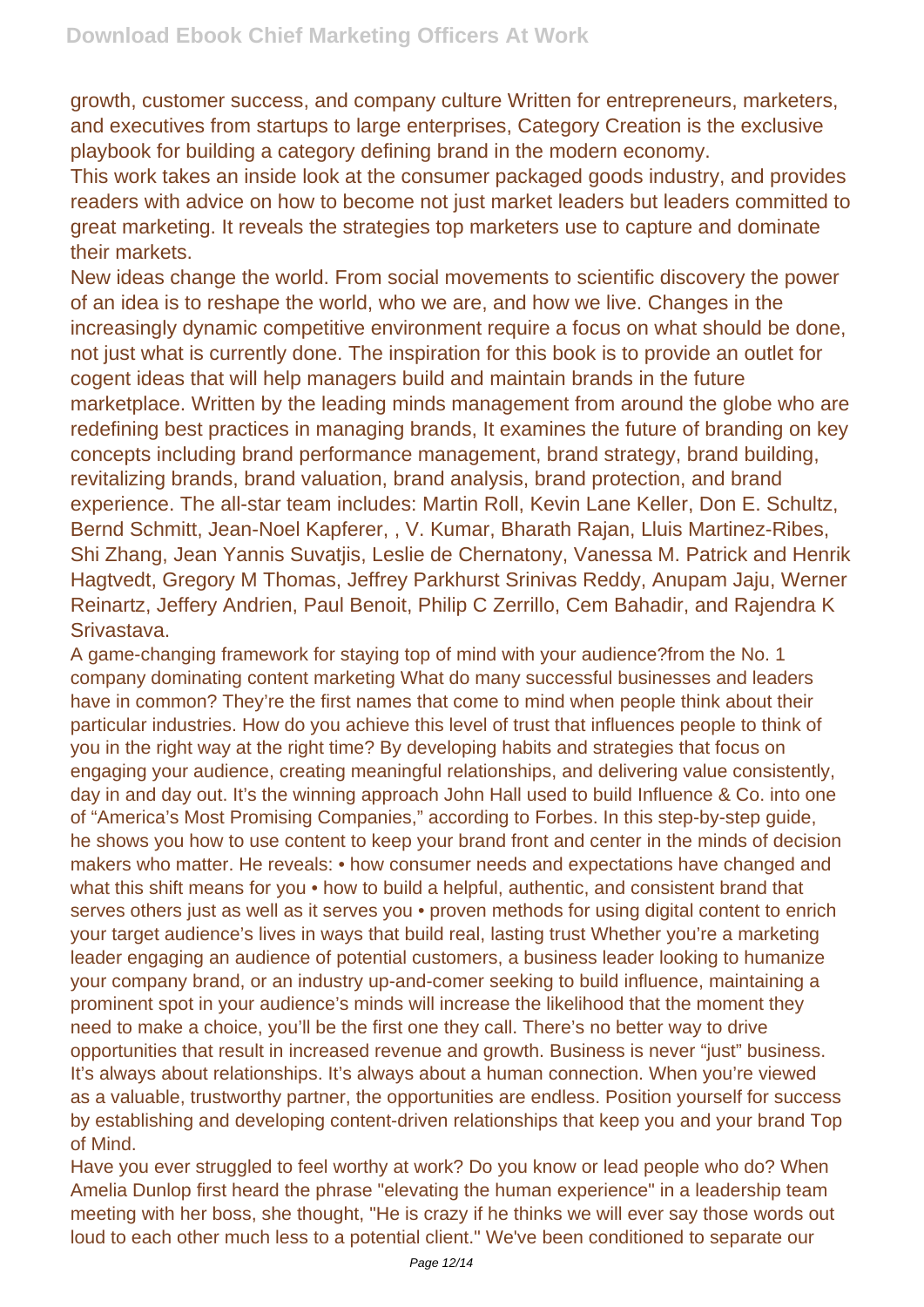personal and professional selves, but work is fundamental to our human experience. Love and worth have a place in work because our humanity and authentic identities make our work better. The acknowledgement of our intrinsic worth as human beings and the nurturing of our own or another's growth through love ultimately contribute to higher performance and organizational growth. Now as the Chief Experience Officer at Deloitte Digital, a leading Experience Consultancy, Amelia Dunlop knows we must embrace elevating the human experience for the advancement and success of ourselves and our organizations. This book integrates the findings of a quantitative study to better understand feelings of love and worth in the workplace and introduces three paths that allow individuals to create the professional experience they desire for themselves, their teams, and their clients. The first path explores the path of the self, an inward path where we learn to love ourselves when we show up for work, and examines the obstacles that hinder us. The second path centers around learning to love and recognize the worth of another in our lives, adding to the worth we feel and providing a source of meaning to our lives. The third path considers the community of work and learning to love and recognize the worth of those we meet every day at work, especially for those who may be systematically marginalized, unseen, or unrepresented. Drawing on her own personal journey to find love and worth at work in her twenty-year career as a management consultant, Amelia also weaves together insights from philosophers, theologians, and sociologists with the stories of people from diverse backgrounds gathered during her research. Elevating the Human Experience: Three Paths to Love and Worth at Work is for anyone who has felt the struggle to feel worthy at work, as well as for those who have no idea what it may feel like to struggle every day just to feel loved and worthy, but love people and lead people who do. It's a practical approach to elevating the human experience that will lead to important conversations about values and purpose, and ultimately, meaningful change.

The goal of every marketer is more sales. But achieving this on a consistent basis is tougher than ever in such a noisy marketplace. With a deep focus on engaging ideal prospects and inviting them closer to conversions, author Dwight Holcomb demystifies the black box of modern marketing.In The Lean CMO: How a Small Marketing Budget Can Produce Big Results, Holcomb shows exactly how to get more with less. Through his storied career and firsthand experience, you will learn how to maximize the value of your teams, tactics, and especially, yourself. And the best part is, you won't find a book filled with a high-dollar approach. Instead, you'll find a marketing system that's lean, smart, and brilliantly effective to the core. Welcome to the guide that will transform you into a Lean CMO.

"China is, all at once, the world's most dynamic, frustrating, confusing, inspiring, and challenging marketplace. As companies invest more and more in marketing, raising the country to second behind the US in advertising spending, there have been many white papers, books, and reports on how to win. This book is different - it comes straight from the mouths, heads, and hearts of sixteen of the leading CMOs (Chief Marketing Officers) based in China. From Coca-Cola, Starbucks, McDonald0?9s, and Visa to local companies such as Lenovo and Bank of Communications. This is their story. These are their ideas."--Back cover.

Whether you are an experienced, life-long Marketing professional or new to the practice, this book will become one of your most valuable resources in daily work. Everything from strategy and intelligence to core values, data science, lead generation, target customer profiling and more is covered in an easy to read format with notes pages at the end of each chapter. This proceedings volume explores the new and innovative ways in which marketers find new global customers and build meaningful bridges to them based on their wants and needs in order to ensure high levels of customer satisfaction. Customer loyalty is ensured through continuous engagement with an ever-changing and demanding customer base. Global forces are bringing cultures into collision, creating new challenges for firms wanting to reach geographically and culturally distant markets, and causing marketing managers to rethink how